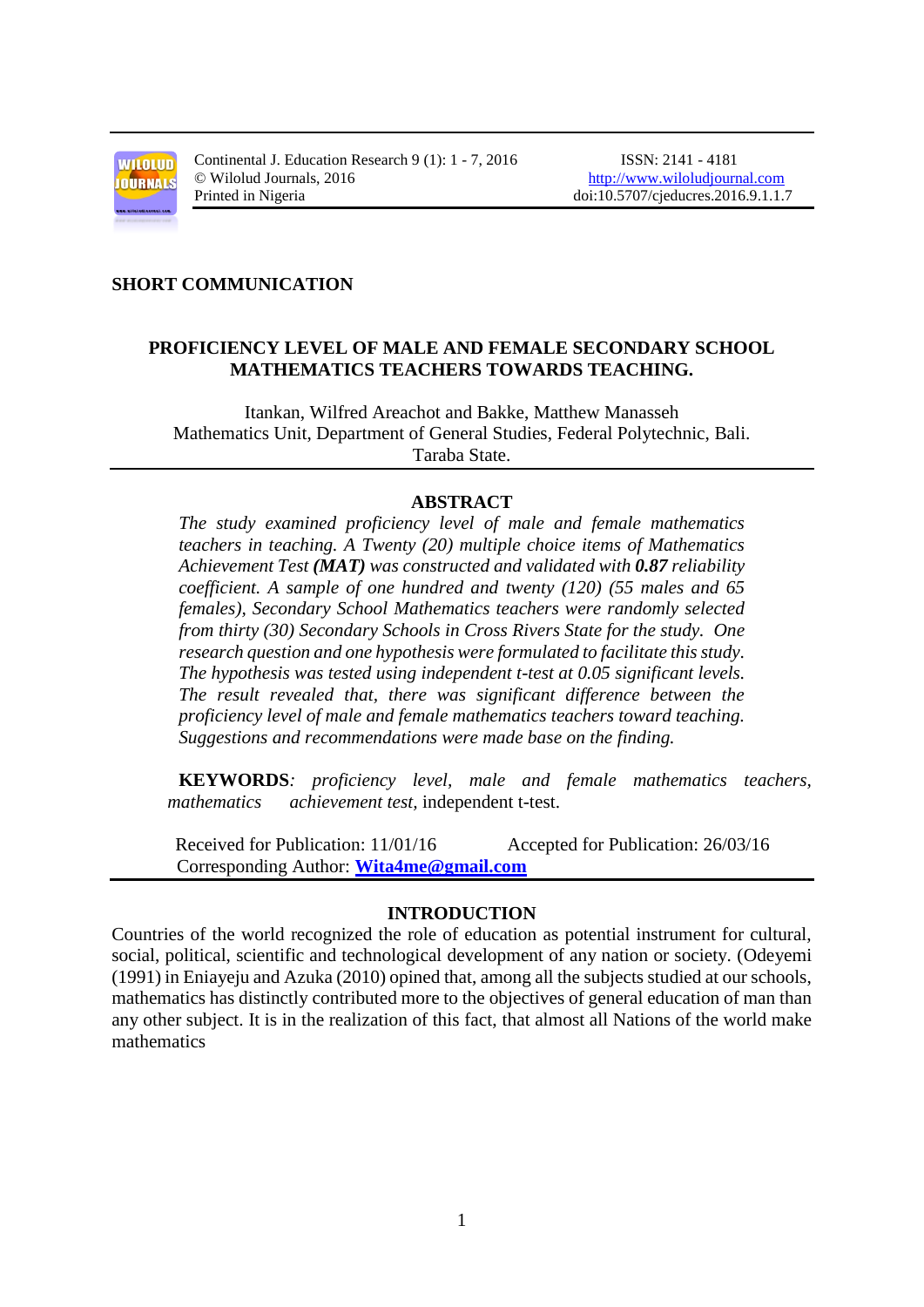a compulsory subject of study. The use of mathematics could be said to have started with the creation of man and it is universal activities. It is not only considered important in its own right as a field of study and research but also essentially to almost every field of intellectual endeavour (Yusuf, 2009 and Ekwueme, 2013).

It has been observed that no nation can develop without mathematics; this is because mathematics enhances the study of sciences which is the springboard for technological and overall national development (Ezeilo, 1981; Umoinyang, 1997; Azuka, 2000) in Eniayeju and Azuka (2010). Observation made on the gap between the advanced world and the developing countries (Nigeria) is simply the gap in the study of mathematics. This prompted Ukeje (1997) in Eniayeju and Azuka (2010) to put it that "without mathematics there is no science; without science there is no technology; and without technology there is no modern society".

Despite mathematics relevance to any nation, the study of the subject in our schools is bedeviled by poor performance. This is as a result of poor performance of students in the subject. For instance, the statistics published by West African Examination Council (WAEC) revealed that for the past ten years (1999-2009) less than 40% of Nigerian students obtained credit passes each of the years in the senior Secondary Examinations.

Furthermore, the result released by National Examination Council (NECO) in 2010 indicated that over 92.8% of students who took the Senior Secondary Certificate Examination (SSCE) in 2009 could obtain the minimum qualification for entry into the Tertiary Institutions. This unfortunate situation was as a result of poor performance in Mathematics and low proficiency level of some teachers in teaching the subject.

In the classroom, just as most students find mathematics very difficult to understand the concepts being taught, most teachers equally find mathematics concepts difficult to impart effectively on the students (Azuka, 2009). Oyedeji (1992) in Eniayeju and Azuka (2010) also added that the teaching of mathematics as a practiced in schools is said to be ineffective; this is as a result of poor and low competence (proficiency) of mathematics teachers.

From 2002 to 2010 most of the teachers who attended National Mathematical Centre workshop lacked the knowledge of the subject matter and the artistry for effective teaching.

Moore (2002) in Binda (2005) opines that proficiency in the mathematical subset of English Language is essential for success in mathematics. In other words, students' ability to interpret mathematical expressions given them, depends to a greater extent on proficiency of the teacher who is teaching them .Therefore, if a teacher does not understand what he/she is teaching, there is no how he/she can teach his/her students well. (Cameron, 1923, Piret, 1965; Weiner, 1980; Obioma and Ohuche, 1980; Kaiser – Messnir, 1993; Abiam and Akwa, 2004).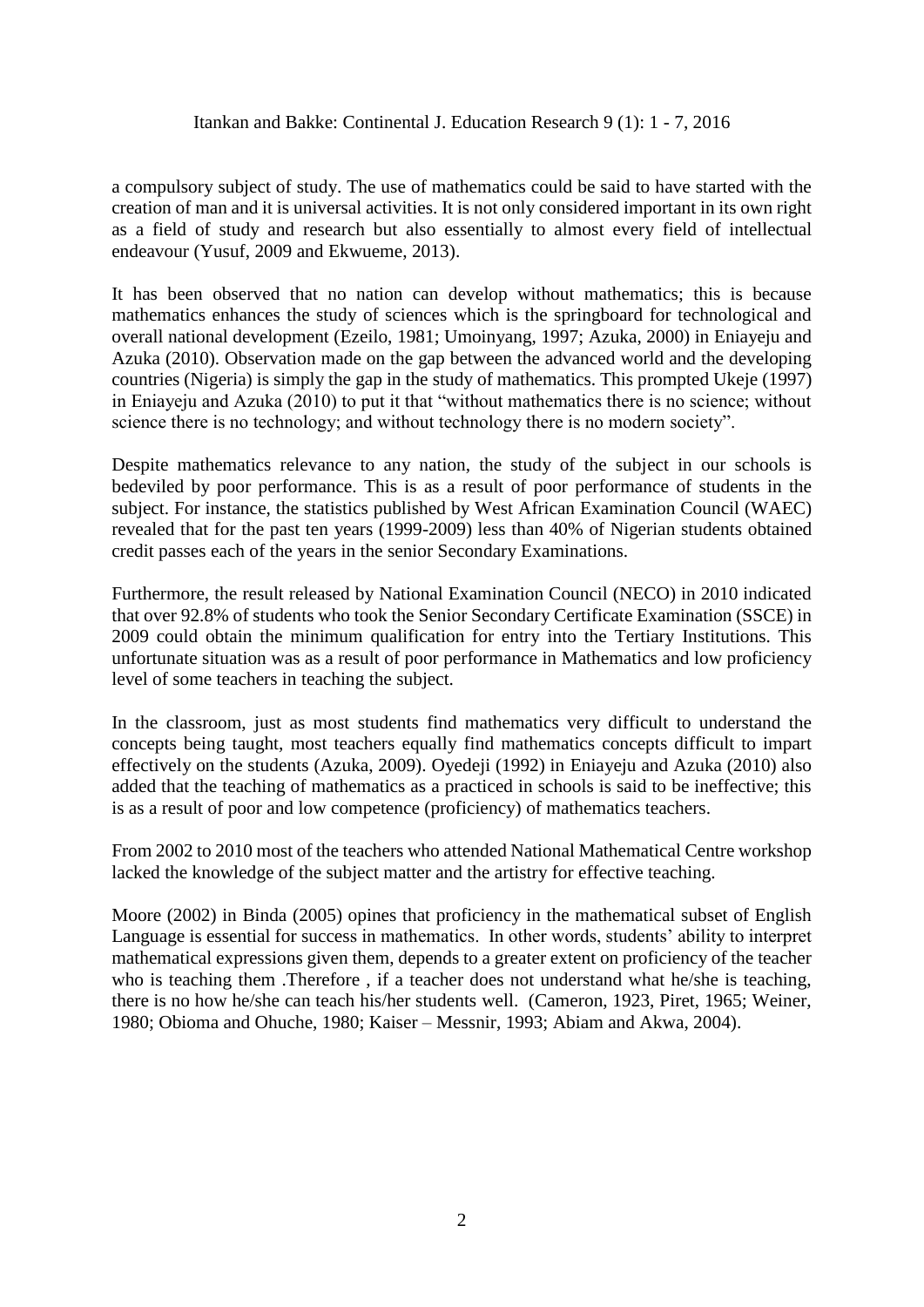The research literature indicates that females generally exhibit a poorer attitude and proficiency of achievement in mathematics than their counterparts.

According to Okebukola (1999) and Anyakoha (2003), the type of engagement male involve themselves in (making bows and arrows, rolling tyres, flying kites, constructing vehicles among other activities) accords them the opportunity to explore nature and acquire better understanding of the world around them. The educational implication of this is that, males end up gaining an early lead in science and mathematics. This can be shown in their ability to associate the events the teacher describes either in science or mathematics class of those activities they (male) had undertaken in the home. This put the female at the disadvantage in the proficiency level of mathematics and science.

Lassa (1984) reports that males were somewhat superior to the females in mathematical reasoning and female were superior in mathematical fundamentals; WozenCraft (1963) in Lassa (1984) reported that females were superior to males in both reasoning and fundamentals in primary mathematics.

A qualified mathematics teacher has a good knowledge of his subject, (Leome, 1974) in Odok (2001) opines that Mathematics by virtue of its extensive practical applications and the aesthetics appeal of its method and results has a held a prominent place in education and only require those qualified to do justice to the art of teaching.

Majority of mathematics teachers in secondary school system lack the basic skills of the subject requires i.e they lack the proficiency of teaching the subject.

Qualification must have a major place in any analysis of a profession, since it guarantees competence and reliable performance, (Musgrave, 1978) in Odok (2001). Most of our teachers are deficient in some teaching methods and are not subjected to seminars to improve their teaching skills. Such teachers, force un-refined materials down the throat of the helpless students who suffer from academic indigestion until examination failure comes to send them home as school drop-out (Denga, 19991).

Ntukidem (1985) in Odok (2001) reveals that inadequate qualified teachers are one of the factor affecting performances of student at school. In teaching theoretical and practical topic in mathematics; whatever qualified instructional material a teacher uses in his/her classroom, will not be adequately presented where he/she has low proficiency of the subject. This means that, the quality of education in any society cannot rise above the quality of its teachers (Combs, 1968) (FRN, 2004).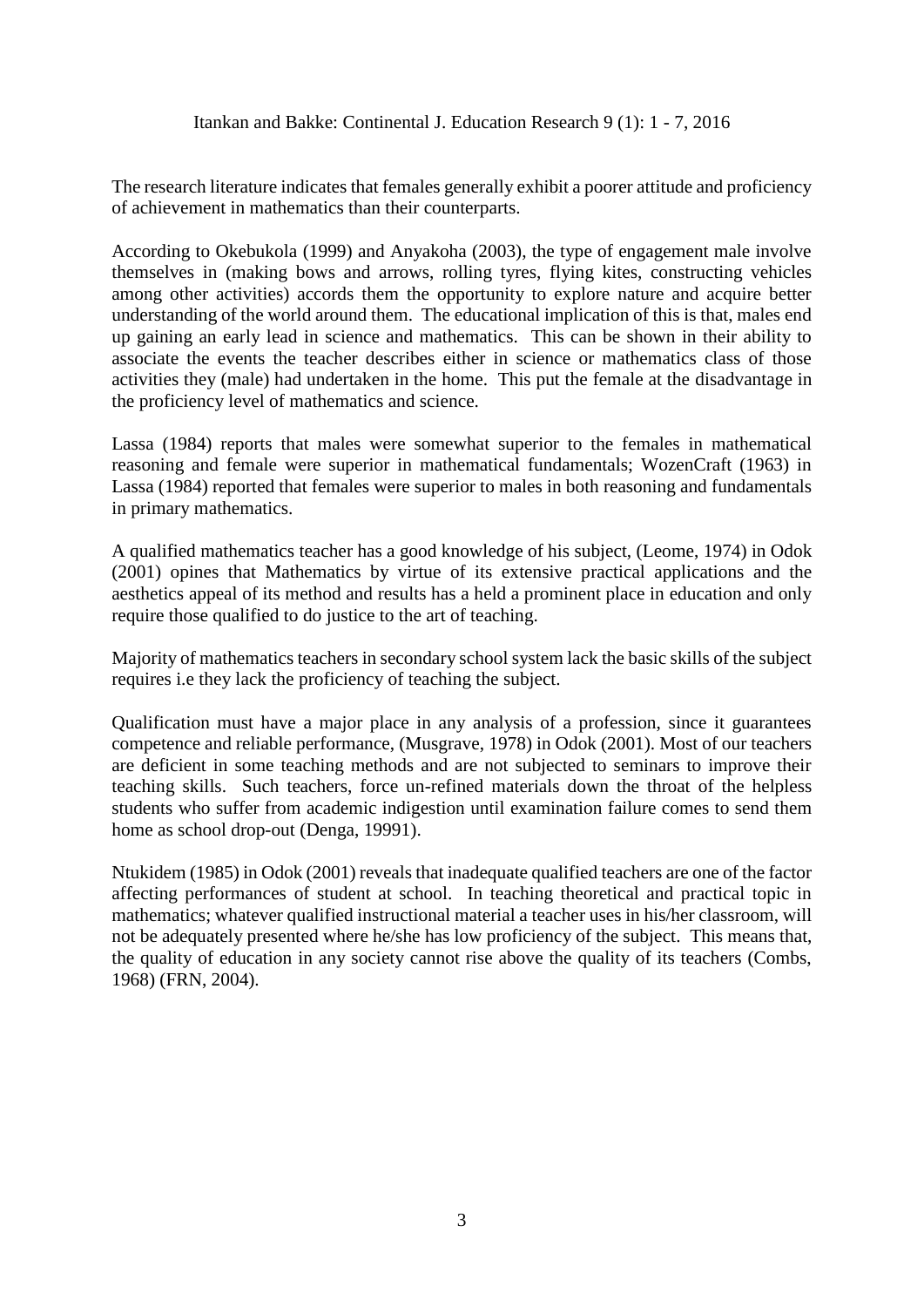Okpu (2002) in Offen (2005) opined that male teachers are likely to perform better than the female in any subject that involves calculation. He also postulates that some female teachers are afraid of calculation and they do not like stress.

Jackson (1998) in Amba (2003) asserted that female teachers, although some of them are scared of figure but they will make necessary effort to teach any subject that involve figures so that they will become used to it.

The purpose of this study therefore is to examine the proficiency level of male and female teachers towards teaching mathematics.

#### **Research Question**

**1.** Is there any gender difference in proficiency level of teaching mathematics in secondary?

#### **Hypothesis**

One hypothesis was tested in this study. There is no significant difference between proficiency level of males and females mathematics teachers towards teaching.

#### **Research Methodology**

For this survey, one hundred and twenty (120) (55 males and 65 females) mathematics teachers, were randomly sampled from 30 secondary schools in Cross River State. The only instrument employed for data collection was a Mathematics Achievement Test **(MAT)** constructed and validated by the researcher. The instrument was made up of 20 multiple choice items. The instrument was validated by three experienced lecturers of mathematics and two experts in test and measurements. Their suggestions were useful in modifying the instrument before it was administered. A Kuder-Richardson reliability estimate **0.87** obtained was considered high enough to guarantee the use of the MAT for the study.

# **Data Analysis**

The data collected were analyzed using independent t-test.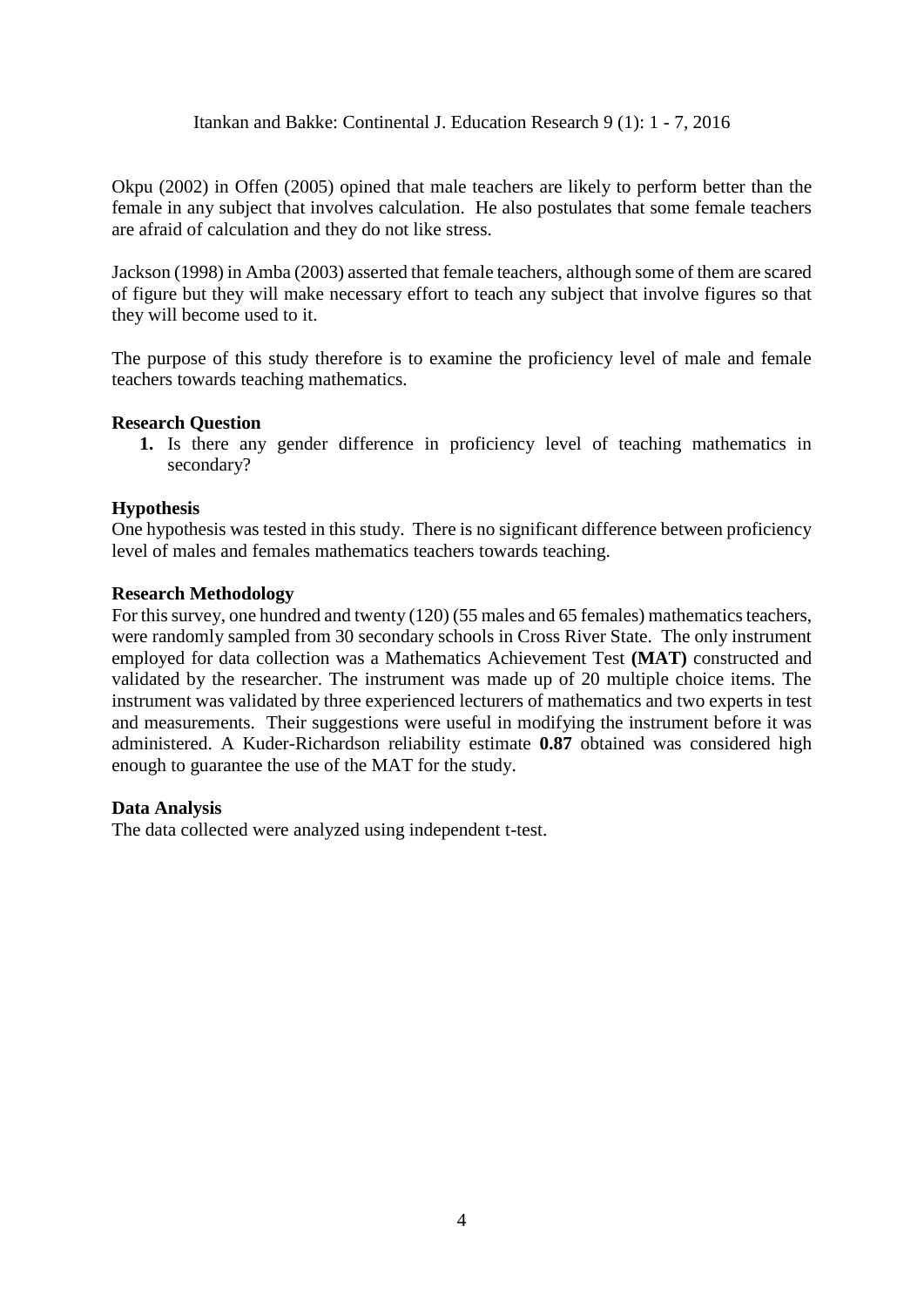#### **RESULTS**

# **Independent t-test analysis of proficiency level of male and female teachers toward mathematics teaching.**

**TABLE 1**

| TADLE 1                               |    |       |       |       |       |     |             |               |
|---------------------------------------|----|-------|-------|-------|-------|-----|-------------|---------------|
| <b>VARIABLE</b>                       | N  | Ā     | S.D   | t-OBS | t-cri | DF  | P           | <b>Remark</b> |
|                                       |    | Ŵ     |       |       |       |     |             |               |
| Proficiency of<br>male teachers $(X)$ | 55 | 48.85 | 17.16 | 3.12  | 1.98  | 118 | $\leq 0.05$ | significant   |
| Proficiency of<br>female teachers     | 65 | 40.03 | 12.44 |       |       |     |             |               |

From Table 1, the calculated t-value is greater than the critical-value at 0.05 level of significant. Hence, there is significant difference in the proficiency level of male and female teachers toward mathematics teaching. Therefore, the null hypothesis is rejected and the alternative upheld.

## **DISCUSSION**

The result of the study revealed that, there is a significant difference between the proficiency level of male and female mathematics teachers toward teaching.

In support of this, Okpu (2002) in Offen (2005) asserted that, male teachers are likely to perform better than their female counterparts in any subject that involve calculations. He also opined that females teacher are scared of calculations and they don't like stress. Also in support, Cameron, 1923, Piret, 1965; Weiner, 1980; Obioma and Ohuche, 1980; Kaiser – Messnir, 1993; Abiam and Akwa, 2004 and other research literatures indicated that females generally exhibit a poorer attitude and proficiency of achievement in mathematics than their counterparts.

# **CONCLUSIONS AND RECOMMENDATIONS**

From the finding, male teachers have high level of proficiency in teaching mathematics than their female's counterparts. Therefore, the following recommendations are made:

Teachers (female) should be re-trained in workshops and seminars to ameliorate on their proficiency in mathematics.

In addition, they should consult more competent authorities or colleagues both in lesson planning, methods and evaluation to improve on their proficiencies in teaching.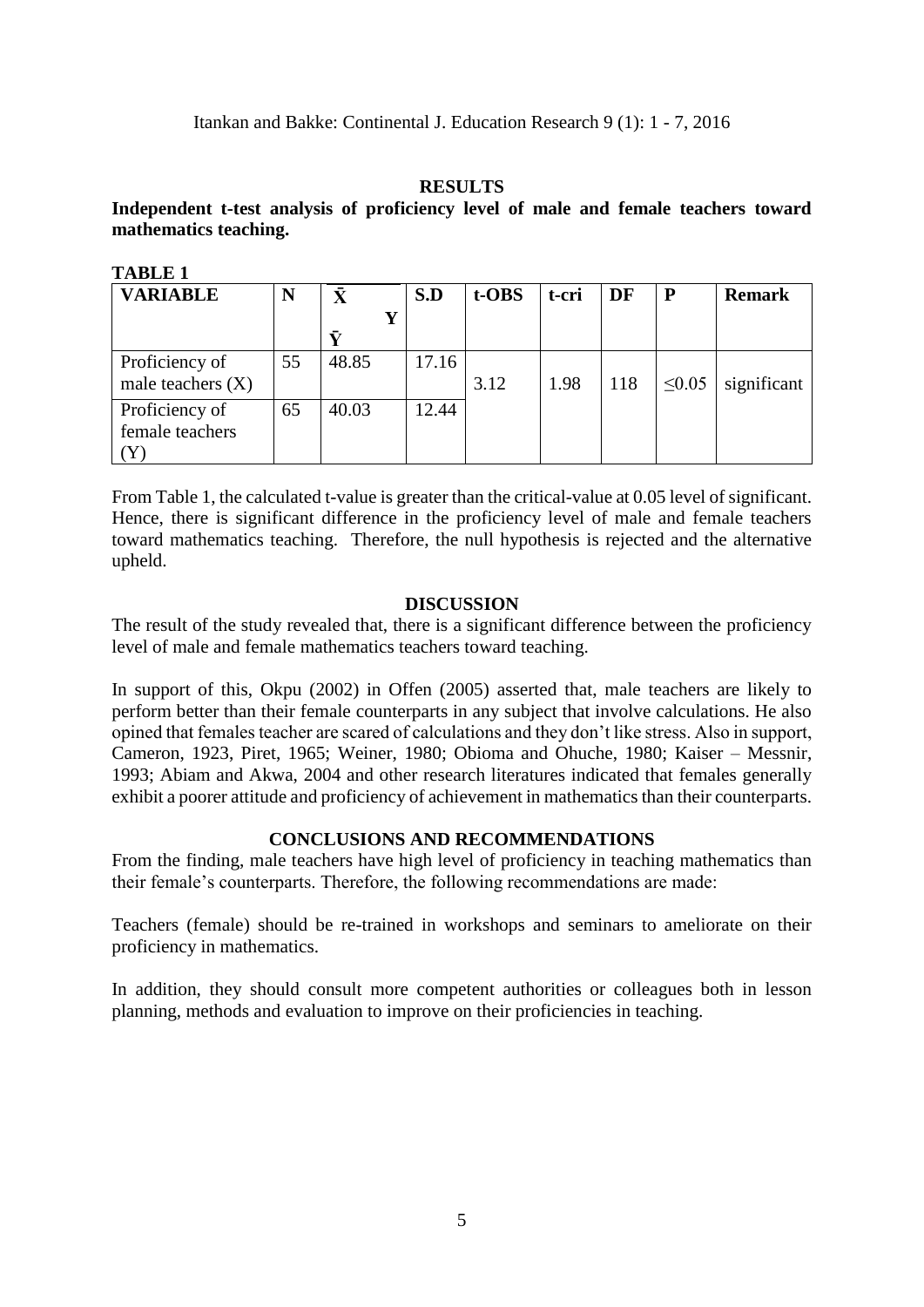#### **REFFERENCES**

Abiam P.O. and Akwa, A.M (2004). Implementing the Mathematics Curriculum to ameliorate the effect of Gender-stereotyping on mathematics needs of female students. Paper presented at the 5th Biennial Conference of the World Council for Curriculum and Instruction, Nigeria chapter, University of Calabar, Calabar. 3<sup>rd</sup> march, 2003.

Antyakaha, E.U. (2003). Gender concept and implications for development. In N.N. Osakwe (ed), the Process of indigenous communication teaching of core subjects and gender mainstreaming, Lagos: Literamed Publications.

Amba, A.N. (2003). The attitude of teachers to work and its consequence on the Academic performance of primary school pupils in Ikom Local Government Area. Unpublished Research Project, College of Education, Akamkpa.

Azuka, B.F.(2009)Acting Learning in the Mathematics Classroom. National Mathematical Centre, Lecture Notes for the Capacity building workshops for Junior and Primary Schools Mathematical Sciences Teachers in Enugu State. Abuja: Mavelous Mike Press.

Binda S.I. (2005). Effect of understanding the language of Mathematics on Performances in Mathematics among secondary school students in Plateau State. Ph.D Thesis, University of Jos.

Combs, P.H. (1968). The world Education Crisis. A system analysis. New York, Oxford University-Press.

Cameron, (1923). *Sex achievement in Mathematics. In R.R. Dale(ed): Mixed or Single-Sex School*?

New York Humanities Press.

Denga, D.I. (1991). Vocational Education. Calabar, Education Publisher Ltd.

Ekwueme, C.O. (2013). Mathematics Teaching and Learning in School. Calabar, Radiant Ventures Nig.Ltd.

Eniayeju, A.A. and Azuka, B.F. (2010). Impediments to Mathematics Teaching at the Universal Basic Education Level in Nigeria. *Journal of Mathematical Sciences Education*, **1(1**) p **54-71.**

F.R.N (2004). National Policy on Education Abuja. NERDC.

Lassa, P.N. (1984). The sorry state of Mathematics Education. An inaugural address presented at the Annual Conference of the Mathematics Association of Nigeria, Kaduna.